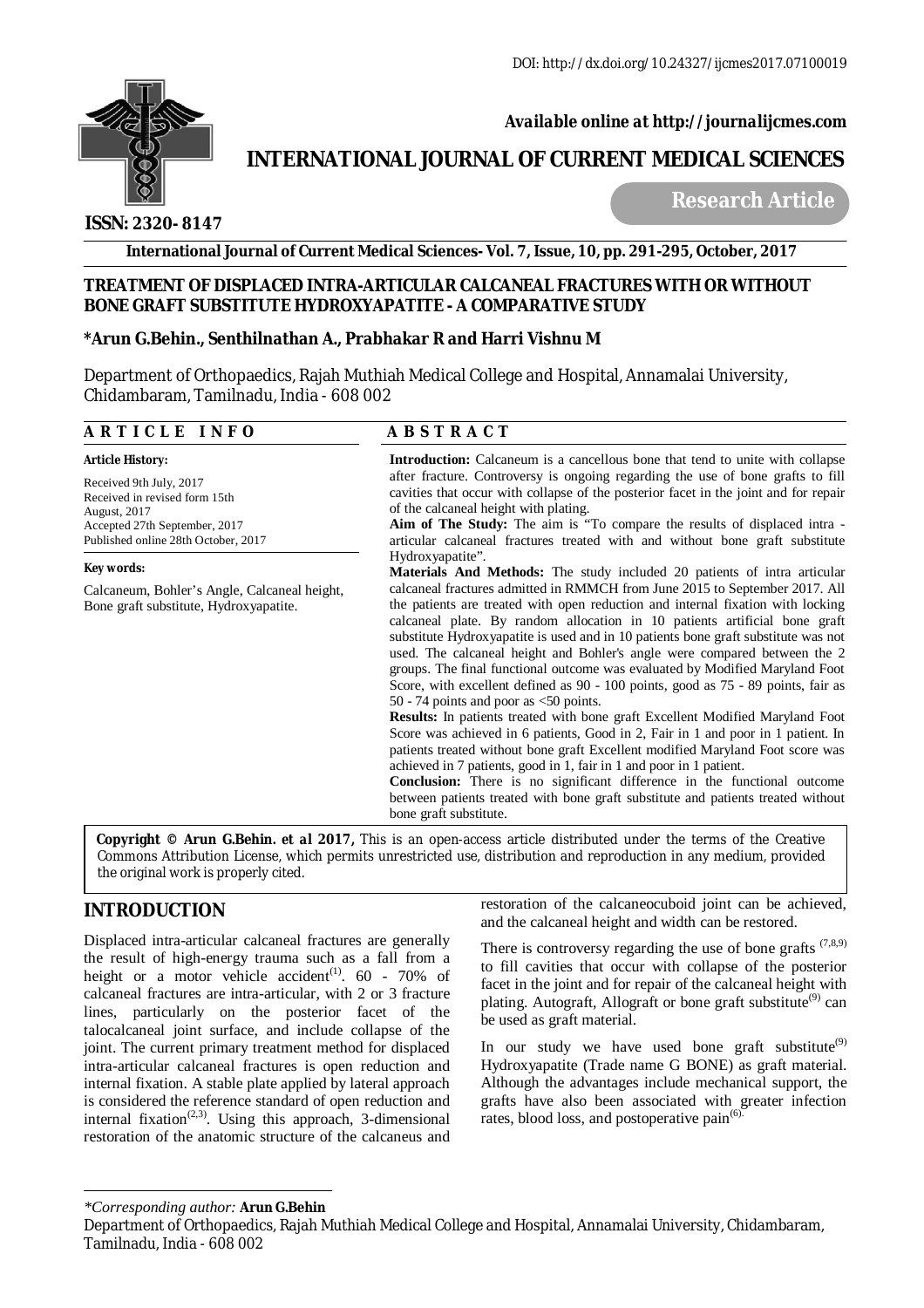# **MATERIALS AND METHODS**

20 patients (17 male and 3 female) with intra articular calcaneal fractures admitted in Rajah Muthiah Medical College Hospital from June 2015 to September 2017 were included in the study.

Patients were evaluated by X-ray -AP, lateral and Harris axial view. The fractures were classified on the basis of computed tomography (CT) findings as Sanders type I to  $IV^{(4)}$ .

#### *Inclusion Criteria*

- Patient aged between 18 to 70 years
- Displaced Intra articular calcaneal fractures Sander's Type II, III& IV.
- Bohler's Angle < 20°
- Gissane Angle > 135°

#### *Exclusion Criteria*

- Extra articular fractures
- Undisplaced Intra articular calcaneal fractures-Sander's Type 1
- Paediatric fractures
- Bohler's Angle 20-40°
- Gissane Angle 105-135°
- Compound fractures
- Head injury and poly trauma patients with GCS less than 8.

All the patients (n=20) treated by open reduction and internal fixation with locking calcaneal plate by lateral approach. Among them (n=20) patients were randomly allocated to both groups. 10 patients (9 male and 1 female) were treated with bone graft substitute and 10 patients (8 male and 2 females) were treated without bone graft substitute.

#### *Surgical Management*

The aim of surgery is to achieve anatomical reconstruction of all articular surfaces, restore Bohler's<sup>(10)</sup> and Gissane angles, to carry out primary stable fixation and begin early mobilization.

Patients were given a below knee slab. Strict limb elevation and anti-edema measures were done and watched for the swelling to subside and appearance of "wrinkle sign". Surgery was performed only after the edema had resolved. All patients were operated with an average of 7-15 days from the time of fracture if the soft tissue condition was good.

#### *Surgical Technique*

Surgery was performed in lateral position either in general or regional anaesthesia by extensile lateral approach in all patients. The land marks are lateral malleolus, calcaneocuboid joint and base of fifth metatarsal. Incision made in a right angled fashion with the vertical line starting 4cm above the lateral malleoli between fibula and tendoachilles and extended downward till the junction of dorsal and plantar skin.

The horizontal line is extended distally up to the base of fifth metatarsal. The incision is carried straight down to the bone at its angle and then developed to allow a single, thick flap to be lifted from the periosteal surface. A "no touch" technique is employed by retracting the flap with K wires in the talus and cuboid. Reduction aided by periosteal elevator or osteotome. The posterior facet and the anterior facets were reduced. Reduction verified with C-arm. Low profile locking plates were contoured and positioned. In patients (n=10) treated with bone graft substitute hydroxyapatite the cavity in the bone is filled with the graft material. In the other group  $(n=10)$  no graft is used.

**Table 1** Sander's Classification Distribution

|                                   | Group                  |               |                              |               |                |               |
|-----------------------------------|------------------------|---------------|------------------------------|---------------|----------------|---------------|
| Sander's<br><b>Classification</b> | <b>With Bone Graft</b> |               | <b>Without Bone</b><br>Graft |               | Total          |               |
|                                   | N                      | $\frac{0}{0}$ | N                            | $\frac{6}{9}$ | N              | $\frac{0}{0}$ |
| Type II                           | $\overline{c}$         | 20.0          | 2                            | 20.0          | $\overline{4}$ | 20.0          |
| Type III                          | 6                      | 60.0          | 7                            | 70.0          | 13             | 65.0          |
| Type IV                           | $\overline{c}$         | 20.0          |                              | 10.0          | 3              | 15.0          |
| Total                             | 10                     | 100.0         | 10                           | 100.0         | 20             | 100.0         |

| <b>VARIABLES</b>                      | <b>GROUPS</b>      | N  | Mean    | <b>Std. Deviation</b> | P value |  |  |
|---------------------------------------|--------------------|----|---------|-----------------------|---------|--|--|
| Bohler's Angle<br>Pre Op $(^{\circ})$ | With Bone Graft    | 10 | 9.2000  | 10.44350              |         |  |  |
|                                       | Without Bone Graft | 10 | 10.6000 | 3.86437               | 0.696   |  |  |
| Bohler's Angle<br>Post Op $(°)$       | With Bone Graft    | 10 | 24.3000 | 6.84836               | 0.924   |  |  |
|                                       | Without Bone Graft | 10 | 24.0000 | 7.08676               |         |  |  |
| Bohler's Angle<br>After Union $(°)$   | With Bone Graft    | 10 | 20.4500 | 5.2465                |         |  |  |
|                                       | Without Bone Graft | 10 | 18.7500 | 4.8562                | 0.152   |  |  |
| Height                                | With Bone Graft    | 10 | 32.2000 | 1.61933               |         |  |  |
| Pre $Op$ (mm)                         | Without Bone Graft | 10 | 33.1000 | 1.66333               | 0.236   |  |  |
| Height<br>Post Op (mm)                | With Bone Graft    | 10 | 43.5000 | 3.74907               | 0.501   |  |  |
|                                       | Without Bone Graft | 10 | 44.4300 | 2.67706               |         |  |  |
| Height After<br>Union $(mm)$          | With Bone Graft    | 10 | 41.8300 | 3.60210               |         |  |  |
|                                       | Without Bone Graft | 10 | 41.5701 | 2.54629               | 0.856   |  |  |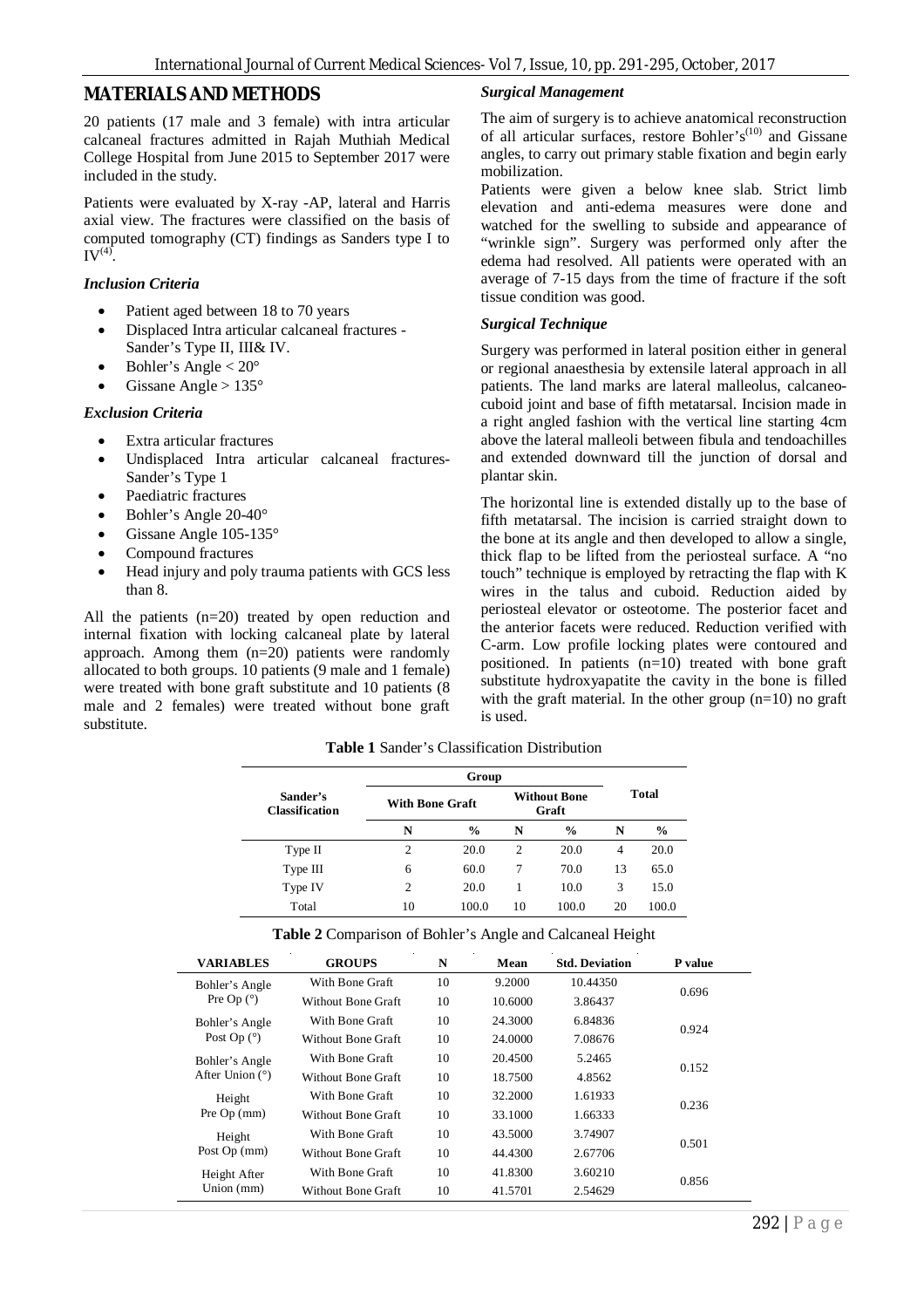The plate is secured by 3.5mm cancellous locking screws of various length. Subcutaneous tissue is closed using 2-0 vicryl and tension free skin closure done using 3-0 ethilon. Multiple small drain tubes inserted in between. Tight dressing and compression bandage applied. Below knee slab given.

#### *Post-Operative Protocol and Follow Up*

All patients were immobilized in posterior plaster splint and limb elevated. Drain is removed after 48 hours and first wound inspection done on 2nd day. Suture removal done after 13th day (13 to 18th day). After suture removal below knee cast applied. All patients were regularly followed up with  $X$  - rays and based on the signs of union partial weight bearing allowed by 8 to 10 weeks and full weight bearing allowed at 12 to 14 weeks.

Functional outcomes were evaluated by Modified Maryland Foot Score, with excellent defined as 90 - 100 points, good as 75 - 89 points, fair as 50 - 74 points and poor as <50 points..

### **RESULTS**

In our study of the 20 patients, 17 patients were male and 3 patients were female. 14 were due to fall from height and 6 were due to road traffic accidents. The mean age in both groups is 35 years. Only Sander's Type II, III and IV are included in the study.

In patients with bone graft substitute $(n=10)$  the mean bohler's angle in the early post operative period is 24.3° and the mean bohler's angle after union is 20.45°. The mean angle loss is 3.85°. In patients without bone graft substitute (n=10) the mean bohler's angle in the early post operative period is 24.00° and the mean bohler's angle after union is 18.75°. The mean angle loss is 5.25°. On comparing the two groups the P value is >0.05 which is statistically not significant.

In patients with bone graft substitute  $(n=10)$  the mean calcaneal height in the early post operative period is 43.5mm and the mean calcaneal height after union is 41.83mm. The mean height loss is 1.67mm. In patients without bone graft substitute (n=10) the mean calcaneal height in the early post operative period is 44.43mm and the mean calcaneal height after union is 41.57mm. The mean height loss is 2.86mm. On comparing the two groups the P value is >0.05 which is statistically not significant.

In patients treated with bone graft the complications are heel pain  $(n=1)$ , joint stiffness  $(n=1)$ , wound dehiscence  $(n=1)$  and superficial wound infection  $(n=1)$ . There is no case of deep infection and calcaneal osteomyelitis.

In patients treated without bone graft the complications are heel pain  $(n=1)$  and joint stiffness  $(n=1)$ . There is no wound complications.

In patients treated with bone graft Excellent Modified Maryland Foot Score was achieved in 6 patients, Good in 2, Fair in 1 and poor in 1 patient. In patients treated without bone graft Excellent Modified Maryland Foot score was achieved in 7 patients, good in 1, fair in 1 and poor in 1 patient.

**Table 3** Modified Maryland Foot Score

| <b>SCORE</b> | <b>WITH BONE</b><br><b>GRAFT</b> |         | WITHOUT<br><b>BONE</b><br><b>GRAFT</b> |         | Total          |
|--------------|----------------------------------|---------|----------------------------------------|---------|----------------|
|              | N                                | Mean    | N                                      | Mean    |                |
| EXCELLENT    | 6                                | 95.1667 | 7                                      | 93.7143 | 13             |
| GOOD         | 2                                | 84.5000 | 1                                      | 85.0000 | $\overline{c}$ |
| FAIR         |                                  | 68.0000 | 1                                      | 61.0000 | 3              |
| POOR         |                                  | 45.0000 | 1                                      | 44.0000 | 2              |
| Total        | 10                               | 85.3000 | 10                                     | 84.6000 | 20             |

**Table 4** Modified Maryland Foot Score

| <b>GROUPS</b>      | N  | Mean    | Std.<br>Deviation | P value |
|--------------------|----|---------|-------------------|---------|
| With bone graft    | 10 | 85.3000 | 16.81302          |         |
| Without bone graft | 10 | 84.6000 | 17.67736          | 0.929   |
| Total              | 20 | 84.9500 | 16.79434          |         |



**Fig 1** Modified Maryland Foot Score-Comparison Of With and Without Bone Graft

**Case I** with Bone Graft Substitute

Pre op Bohler's Angle-15°



Intra Op Application of Bone

Early Post Op Bohler's Angle -20



Squatting



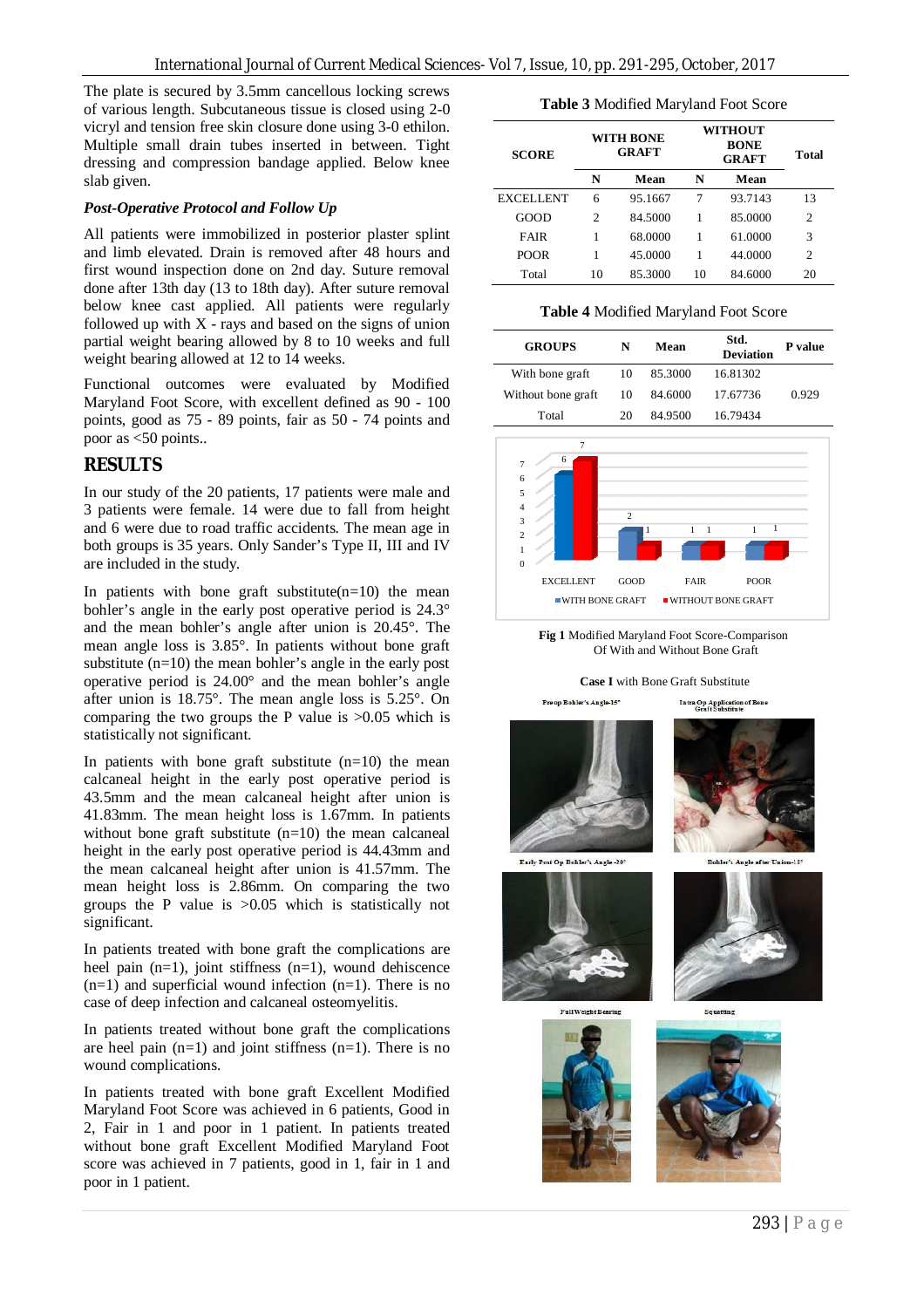

# **DISCUSSION**

The current primary treatment of displaced intra-articular calcaneal fractures is open reduction and internal fixation. The aim of treatment is to correct the height, width, and achieving anatomic restoration of the displaced joint surfaces. Bone grafts used for defective areas of the displaced intra-articular calcaneus fill significant bone gaps, provide mechanical support, and promote bone healing.

Bone grafts can be in the form of autografts or alternative grafts (allografts, demineralized bone matrix, synthetic bone grafts $(7,8)$ , bone morphogenetic proteins). Morbidity related to the iliac wing<sup> $(6)$ </sup>, from which the autograft is taken, is widespread, and problems near the wound site such as pain, paresthesia, hematoma, and infection generally prolong the hospital stay .In addition, the longer operating time and greater blood loss can lead to increased morbidity. Therefore, although autografts are the reference standard for such cases, we have used bone graft substitute<sup>(9)</sup> hydroxyapatite (Trade name G Bone).

Sanders et al<sup>(4)</sup> and Letournel<sup>(5)</sup> reported that sufficient fixation of the bone gap could be achieved using a plate and removable screws without the need for bone grafting, and that it was not appropriate to assume the extra risk of grafting.

Stephenson<sup>(11)</sup> reported that grafting was not needed in patients in whom sufficient and appropriate reduction has been achieved, but that autografts could be applied for extensive cancellous or corticocancellous defects.

In our study, in patients with bone graft substitute  $(n=10)$ the mean bohler's angle loss is 3.85°. In patients without bone graft substitute  $(n=10)$  the mean bohler's angle loss is 5.25°. On comparing the two groups the P value is >0.05 which is statistically not significant.

In patients with bone graft substitute  $(n=10)$  the mean calcaneal height loss is 1.67mm. In patients without bone graft substitute  $(n=10)$  the mean calcaneal height loss is 2.86mm. On comparing the two groups the P value is >0.05 which is statistically not significant.

In patients treated with bone graft substitute there is one case of wound dehiscence and one case of superficial infection. Both are treated conservatively and healed well. There is no case of wound complications in patients treated without bone graft substitute.

In patients treated with bone graft substitute Excellent and Good Modified Maryland Foot Score was achieved in 80% of patients and fair and poor score was achieved in 20% of patients. In patients treated without bone graft substitute Excellent and Good Modified Maryland Foot score was achieved in 80% of patients, fair and poor score in 20% of patients. On comparing the mean scores of both groups the P value is 0.929 which is not statistically significant.

# **CONCLUSION**

There is no significant difference in the functional outcome between patients treated with bone graft substitute and patients treated without bone graft substitute. Infection rates are higher in patients treated with bone graft substitute. Thus bone graft substitute can be used only if there is a large gap in the bone.

## **References**

- 1. Clare, M.P. Calcaneal fractures. in: M.S. Pinzur (Ed.) Orthopedic Knowledge Update: Foot and Ankle 4. American Academy of Orthopaedic Surgeons, Rosemont, IL; 2008: 75-94.
- 2. Weber, M., Lehmann, O., Sägesser, D., and Krause, F. Limited open reduction and internal fixation of displaced intra-articular fractures of the calcaneum. *J. Bone Joint Surg Br*. 2008; 90: 1608-1616.
- 3. Makki, D., Alnajjar, H.M., Walkay, S., Ramkumar, U., Watson, A.J., and Allen, P.W. Osteosynthesis of displaced intra-articular fractures of the calcaneum: a long-term review of 47 cases**.** *J. Bone Joint Surg Br*. 2010; 92: 693-700.
- 4. Sanders R, Fortin P, DiPasquale T, Operative treatment in 120 displaced intraarticular calcaneal fractures. Results using a prognostic computed tomography scan classification. *Clin Orthop Related Res* 1993 May(290):87-95.
- 5. Letournel, E. Open treatment of acute calcaneal fractures. *Clin Orthop Relat Res*. 1993; 290: 60-67.
- 6. Gupta, A.R., Shah, N.R., Patel, T.C., and Grauer, J.R. Perioperative and long-term complications of iliac crest bone graft harvesting for spinal surgery: a quantitative review of the literature*. Intern Med J.* 2001; 8: 163-166.
- 7. Elsner, A., Jubel, A., Prokop, A., Koebke, J., Rehm, K.E., and Andermahr, J. Augmentation of intraarticular calcaneal fractures with injectable calcium phosphate cement: densitometry, histology,